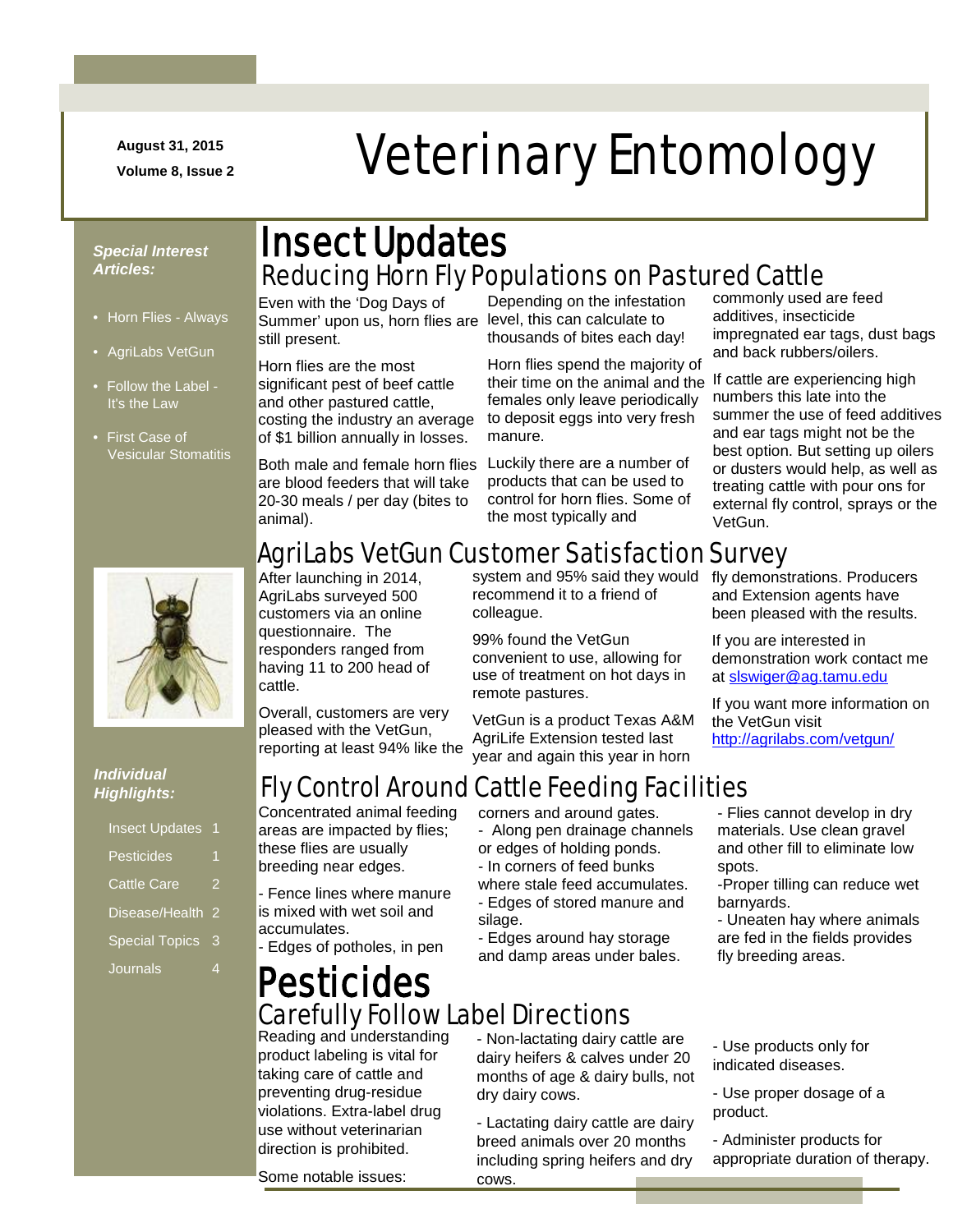

*Some vaccine labels allow a choice between intramuscular and subcutaneous injection, always use subcutaneous when permitted.*

## Veterinary Entomology **Page 2 of 6**

# **Cattle Care**<br>Proper Injection Sites at Calf-Working

Correct administration of any injection is a critical control point regardless of animal age in beef production and animal health.

There is a negative relationship between meat tenderness and injection sites, including injection steak cuts. sites that have no visible lesion.

Intramuscular injections may

### radiant heat of the sun or Beef Cattle need some Shade

Heat stress has been shown to negatively affect an animal's performance. Here in Texas, cattle are exposed to high

use natural shade to escape

create permanent damage including tenderness reduction in a 3" area surrounding the site.

Moving the injection site to the neck stops damage to expensive

Give injections according to label instructions. Keep accurate

treatment records that include: - individual animal,

- date treated,
- product administered and lot/serial number,
- dosage use,
- route and location administered,
- earliest date animal will have cleared withdrawal period and
- name of person administering. Keep up to 3 yrs.

by use of cloths.

Research shows that shade clothes that provide 80% sun blockage increase lying time. But 35% block provides relief from the sun. Shade clothes can be beneficial in grazing herds by providing more covered feeding zones.

## **Preventing** Salmonella in Dairy Cows

Requires focusing on environmental factors, feed and water trough management, sources of potential spread and fresh cow management to reduce factors that predispose fresh cows to developing diarrhea.

#### temperatures, humidity and direct sunlight. Grazing cattle cannot escape the heat completely but they will

immerse themselves in tanks, ponds or any other water sources.

Grazing cattle typically have access to trees and will get some relief there but cattle in more intensively managed systems benefit from the addition of shade

## TAHC - Protect Animals before Disaster Strikes

Make a Disaster kit for your livestock/pet, include:

- Waterproof container to store feed and equipment

- One week supply of feed

- One week supply of water

- Copies of veterinary records, breed registry and paperwork proving ownership

- Emergency contact list

- First aid kit

- Detailed diet and medication instructions

- Maps of local area with possible evacuation routes

## New TB test for Bovine in the Works Human & Animal Disease & Health

AG Research New Zealand has developed a new bovine TB skin test that has fewer false positives with a new biobead technology than the current

tuberculin test.

This cost-effective and reliable skin test is still undergoing research evaluation but has drawn attention from the USDA and

## TAHC Passes Rules – June 2015; Plus Fever Tick Update

#### **Ch. 51, Entry Requirements, Equine Health Certificates**

The new rule changes the validity of a Certificate of Veterinary Inspection (health certificate) for equine entering the state from 45 to 30 days. Rule will coincide with existing USDA interstate rules.

#### **Ch. 55. Feral Swine, Holding Facility Requirements**

Changes fencing requirements for feral swine holding facilities from double fencing to one good fence that prevents ingress/egress.

#### **Ch. 47, Authorized Personnel, Chronic Wasting Disease (CWD)**

These rules codify the standards for non-

veterinarians participating in the TAHC

cervid CWD status program that want to collect samples for the required surveillance.

#### **Proposed Rules**

#### **Ch. 38, Trichomoniasis, Testing Exposed/Infected Breeding Bulls**

First rule will lower instate change of ownership virgin age from 24 to 18 months. Texas bulls up to 30 months of age may still be sold as virgins with vet signed virgin certificate.

#### **Ch. 41, Fever Ticks, ID requirements in Quarantined Areas**

This will require commission approved ID be applied on cattle in all fever tick zones, the UK Dept. of Environment, Food and Rural Affairs for testing of the reagent.

not just the permanent quarantine zone along the TX-Mexico border in S. TX. **Ch. 51, Entry Requirements, Vesicular Stomatitis (VS) & Trichomoniasis** This rule will change the validity of health certificates on animals entering from states currently affected with VS from 30 to 14 days. A separate entry rule related to Trich will change the max age for "virgin" entry from 12 to 18 months. "Virgin" status bulls not required to have Trich test.

TAHC releases remaining portion of temporary Fever Tick Quarantine Area in Starr County, released area in SW part of Starr Co along Hwy 83, near Zapata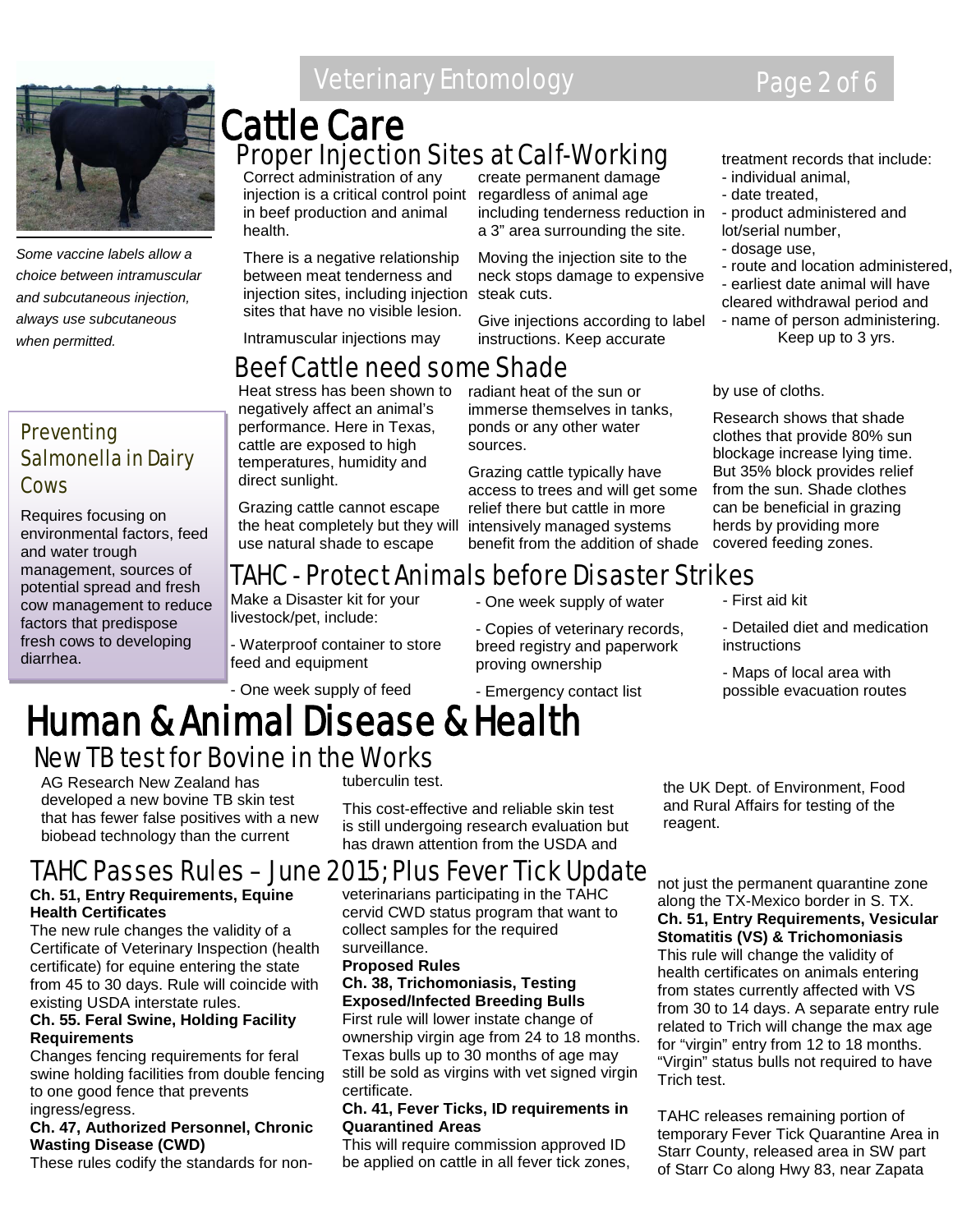## *Staph aureus*; Higher Prevalence among Swine Farmers

*Staphylococcus aureus* is a contagious type of bacteria that can spread amongst animals and people. To make it worse, it is very difficult to get rid of these bacteria with antibiotic treatment.

To protect cattle from *Staph aureus*, basic Cows are not the only animals that get principles of milking hygiene needs to be emphasized. Clean gloves need to be worn, clean or change gloves after

## *Staph aureus*) First Case of Vesicular Stomatitis - 2015

TAHC has confirmed VS in three horses at a Pecos County premises located about 30 miles north of Fort Stockton.

Animals were tested after the owner noticed blistering and swelling on the animals' tongues and lips.

working an animal with known *Staph.* Use and the National Cancer Institute where postmilkiing teat dip and discard towels that are used on infected cows. Discard colostrum from *Staph* infected cows so not to infect calves.

*Staph aureus*, a recent paper in *Clinical Infections Diseases* shows data out of the University of Iowa, Kent State University

VS primarily affects horses and cattle, causing blisters and sores on the tongue, lips, muzzle, nose, hooves and/or teats. Because of the contagious nature and similar appearance to foot and mouth disease (FMD), TAHC urges livestock owners and caretakers to report these

1,242 Iowa residents (urban and swine exposed) were tested and monitored for *Staph.*

*26%* were found to be carriers, *2.5%* tested positive for MRSA, and *9.8%* had the livestock-associated *Staph.* Swine exposed individuals were 6x more likely to carry MDRSA (multidrug –resistant

symptoms to their veterinarian or TAHC immediately.

VS cases thus far this year have been found in New Mexico, Arizona and

Utah.

## Bird Flu aftershocks to drive U.S. Poultry, egg prices higher

After the nation's worst-ever outbreak of bird flu, there are limited supplies of baby poultry and barn spaces to house them. This combination is going to hamper U.S. farmers' efforts to rebuild ravaged egg supplies.

the loss of more than 48 million chickens and turkeys to the bird flu, eggs prices will climb higher than previously expected this year and remain high through 2016.

Producers are calling for a two year time period to fully rebuild and replace flocks.

Farmers are cleaning barns and prepping for new birds, but USDA has yet to give the clearance to allow any chickens in Iowa locations that were affected. But this could take until 2016 due the long cleanup process.



*Farmers with orders on the books for chicks this autumn are "hanging on to those orders in hopes that they can get approval" from the USDA to restock, said Tom Jorgensen, Hy-Line*

As a result of the shortages and

## Salmonella in Texas Feedlots is Being Researched

Efforts are under way by Texas A&M AgriLife Researchers to look at the presence of salmonella in beef cattle feedyards in order to develop new pre-harvest food safety interventions in providing safe,

wholesome food.

Researchers are looking into bacteriophages, which are viruses that act as predators to bacteria, for use as food safety interventions.

This data might help to develop a new pre-harvest food safety intervention that reduces the number of salmonella on cattle hides at harvest by combing salmonella-attacking phages to kill salmonella on the animal.

## TAHC Encourages Equine Owners to Consult Vet Regarding Vaccines

The increased rain seen in Texas this year is expected to increase mosquito activity and TAHC officials are urging equine owners to consult with their veterinarians regarding vaccinating their

horses against mosquito-borne illnesses such as Eastern Equine Encephalitis (EEE), Western Equine Encephalitis (WEE), Venezuelan Equine Encephalitis (VEE) and West Nile Virus (WNV).

About 20-50% horses infected with WEE die, 75-100% horses with EEE will die and VEE has a mortality rate of 40-80%. WNV is also potentially deadly to horses and humans too.

## Chronic Wasting Disease Detected in Medina Co. Captive Deer

Chronic Wasting Disease (CWD) was detected in a 2 yr old white-tailed captive deer in Medina Co. at breeding facility. **This is the 1st case of CWD detected in captive deer in TX.**

An epidemiological investigation is being led to determine the extent of the disease and assess risks to Texas' free ranging and captive deer.

CWD among cervids is a progressive, fatal disease that commonly results in altered behavior as a result of microscopic changes made to the brain of affected animals.

## Special Topics of Interest Science Strikes Back Against the self-proclaimed 'Food Babe' and other phonies Ì

The 'Food Babe' is a major thorn in Farmers' and Sciences' side with her false proclamations and lack of formal education or training in food safety or nutrition.

BUT science is fighting back, calling her out and proving her to be full of it and

not qualified. This woman, Vani Hari, has profited on fear-mongering through websites and blog posts.

In addition, Dr. Oz is also feeling heat with 10 doctors calling for his resignation from faculty at Columbia University for

promoting products and claims that are not supported by medical evidence.

My two cents, stand up for what is right, educate the uneducated and do not trust everything you read on Twitter or Facebook!! Science backing is the key.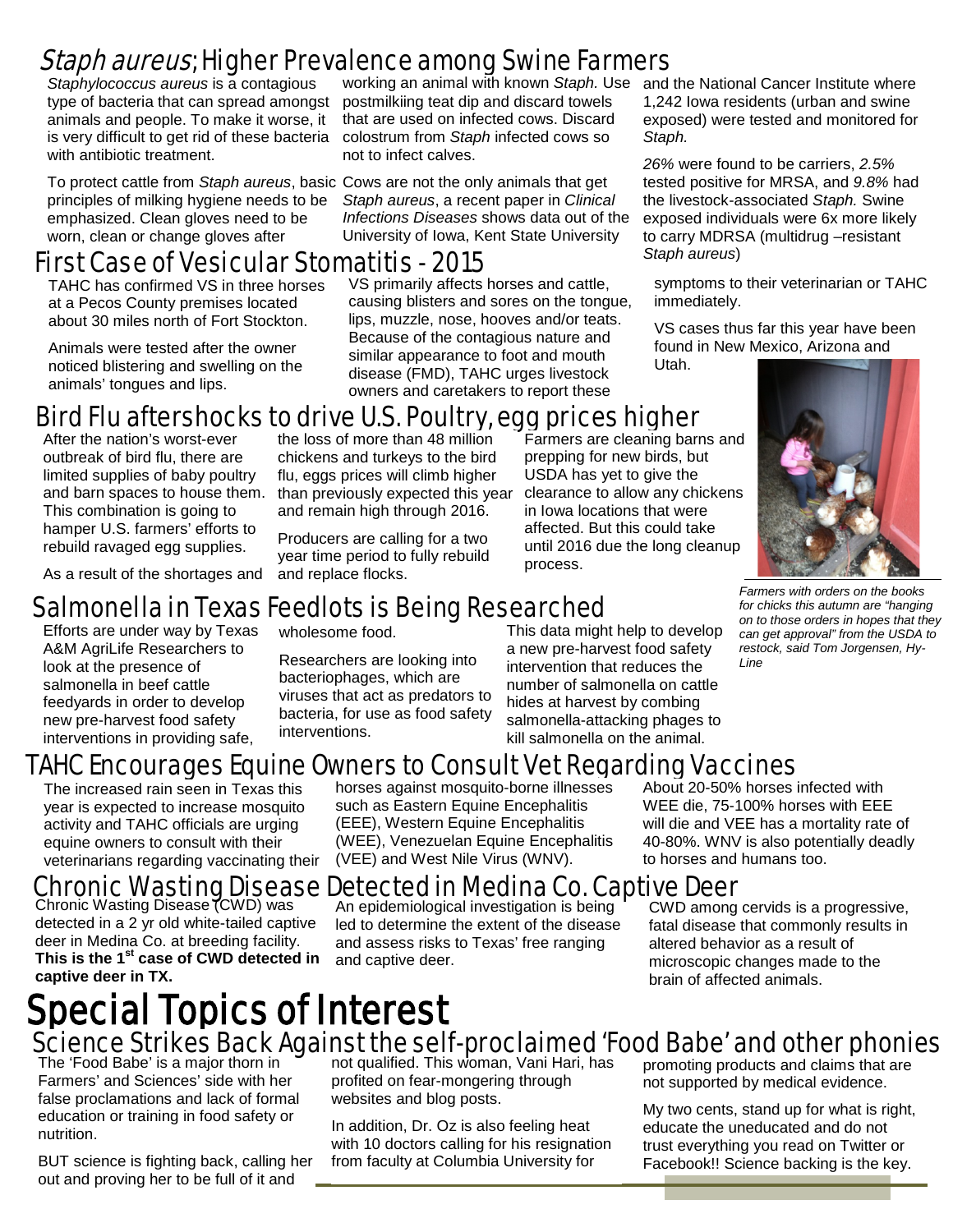## Farmers and Ranchers Support Voluntary GMO labeling

Yes, farmers and ranchers are in support of a GMO product labeling law (but not the one you are thinking of) the Pompeo Bill.

This bill would give food sellers<br>the opportunity to voluntarily label This bill would give food sellers

## **EPA Wants you to Wear Sunscreen** Apply SPF 30 or higher 15

The sun peeking through for short Each year in the U.S. nearly 5 periods of a day can be radiating damage to those outside.

Baseball caps are great to wear but do not protect the ears, face and neck.

food as GMO-free and gain any Of course, most of the antimarket advantage that exists.

If this sounds like it might work, that is because it already has. Organic certification and labeling under USDA has functioned this way for years.

million people are treated for skin cancer, with an annual cost of \$8.1 billion. It is diagnosed more than breast, prostate, lung and colon cancer combined.

GMO crowd want to impose strict standards and costs for any product that utilizes biotechnology and that is not about information but misinformation.

mins before going out and wear wide-brimmed hats and sunglasses.

Especially Ag retailer employees, crop consultants and farm managers.

## kilogram. Congo to Increase Insect Farming to Fight Hunger

The Democratic Republic of Congo is looking to tackle hunger to its roughly 65 million people by increasing the acceptance of eating and rearing insects.

"This is the main food of Congolese," says Marie-Colette Bena, "I'm proud to eat that food."

But insect supplies are seasonal and generally more expensive than other types of food, costing twice the price of beef at \$50 /

## Journal Reviews

ministry and the U.N. Food and Agriculture Organization hope to capitalize on the crunchy fare with a new

program that would promote insect cultivation, making insects more widely available and bring down prices.

The Congo's environment

The project will train 200 people – mostly women – to cultivate caterpillars and crickets.

It is believed that 14,000 tons of insects are consumed each year but there are not farms for raising them so they are collected by hacking down trees or digging deep into the soil.

"For the fight against malnutrition, this is an ideal food," said Paul Monzambe, a professor of agronomy. "The crisis is such that we must think now of all possible approaches."

## Going to need a Vet's note for that

FDA has released the final rule of the Veterinary Feed Directive, effective December 2016 a veterinarian will have to write a prescription for the use of any and all antibiotics.

Antibiotics will no longer be available over-the-counter.

Get ahead of the game and make a list of antibiotics used and expected to be used and then find a veterinary to talk to about the list

## Behavioural responses of stable flies to cattle manure slurry associated odourants. 2015. Tangtrakulwanich et al. Med Vet Entomol. 29: 82-87.

Field observations have indicated that stable flies increase in abundance when grasslands or crop fields have cattle manure slurry applied.

The researchers determined the major volatile compounds in the manure slurry and tested them against stable flies in an olfactometer assay.

**The Impact.** Knowing these attractive compounds gives ground work for developing an attractant trap to lure stable flies from the field.

#### Does behavior play a role in house fly resistance to imidacloprid-containing baits?. 2015. Seraydar & Kaufman. Med Vet Entomol. 29: 60-67.

The researchers looked at the behavior and effectiveness of imidacloprid house fly bait, QuickBayt in a laboratory choice test experiment.

Lethal and sub-lethal effects of faecal deltamethrin residues on dung-feeding insects. 2015. Mann et al. Med Vet Entomol. 29: 189-195.

Dung from deltamethrin pour-on treated cattle and untreated cattle were examined for the presence of dungfeeding insects.

Results showed that there was no impact on the green bottle fly adults but The house flies used in the study where

from an imidacloprid resistant-strain post 60 generations.

Evidence showed high mortality to the bait when given alone but less mortality when

given a choice between bait and sugar.

**The Impact.** Evidence shows that with insecticide-class rotation, insecticide resistant flies can become susceptible again.

there was decreased survivability of the eggs/larvae.

When comparing dung beetle numbers, if was obvious that the untreated manure had significantly more dung beetles. But the number of beetles increased the further after treatment.

**The Impact.** What I can say is that if using pyrethroid pour-ons for horn fly control you will probably have decreased dung beetle activity but data did not show an increase in mortality, suggesting repellency.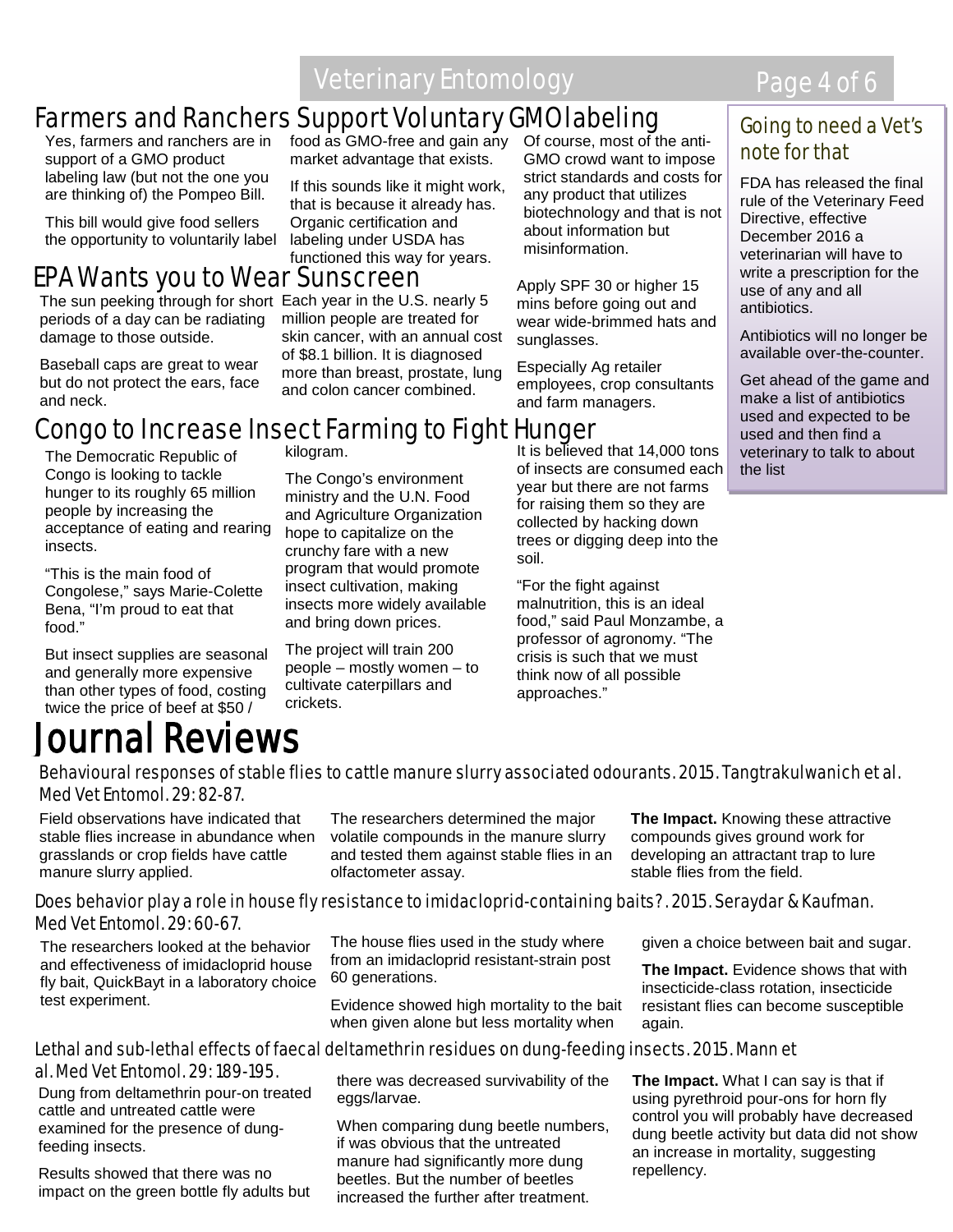#### Repellency of the compnents of the essential oil, citronella, to Triatoma rubida, Triatoma protracta, and Triatoma recurve Hemiptera: Reduviidae: Triatominae). 2015. Zamora et al. J Med Entomol. 52: 719-721.

The components of citronella – geraniol, citronellol, limonene, and citronellal – were tested for their repellency effect against commonly collected *Triatoma* bugs in Arizona.

Results showed that geraniol and citronellol were repellant at concentrations of .65 vol% but citronellal and limonene had no repellent activity.

**The Impact.** This is information presents

an essential oil (citronella) that works against *Triatoma* bugs but repellency is not entirely understood; results indicate that it is not long-range repellency via vapors.

## Lack of evidence for laboratory and natural vertical transmission of bluetonque virus in *Culicoides sonorensis* (Diptera: Ceratopogonidae). 2015. Osborne et al. J Med Entomol. 52: 274-277.

*Culicoides sonorensis* is the principal North American vector of bluetongue virus (BTV).

BTV infections are distinctly seasonal causing some to thing there might be vertical transmission between the

midge vector life stages.

The researchers evaluated parent, egg and progeny stages of laboratory reared and infected *C. sonorensis* but virus was never detected in subsequent stages of development.

**The Impact.** Evidence shows that BTV is not transmitted vertically and that persistence of the virus in long-lived female midges is the likely overwintering route of BTV.

## Evaluating liquid and granular *Bacillus thuringiensis* var. *israeliensis* broadcast applications for controlling vectors of Dengue and Chikungunya viruses in artificial containers and tree holes. 2015. Harwood et al. J Med Entomol. 52: 663-671.

Vectors of dengue and Chikungunya viruses are mosquitoes that lay their eggs in containers and tree holes but little research has been conducted on the efficient method of applying larvicides to these locations,

specifically tree holes.

The authors compared the application effectiveness of two granular and two liquid Bti products distributed with the Stihl SR 450, backpack sprayer.

**The Impact.** Both product formulations were found to be effective in killing larvae but the key is application method not product. The products were applied with a backpack sprayer while **walking**.

#### Allethrin-based mosquito control device causing knockdown, morbidity, and mortality in four species of field-caught mosquitoes (Diptera: Culicidae). 2015. Bibbs et al. J Med Entomol. 52: 739-742. four cages of field collected mosquitoes were **The Impact.** The device tested is a new

placed within the area.

A new mosquito repellency device, called the ThermaCell Mosquito Repellent Appliance was evaluated.

Two devices were set up in a 2337 cubic foot area (15'x15'x10.5') and

The four species exhibited high mortality rates; *A. atlanticus* 98%, *P. ferox* 97%, *P.* 

#### *columbiae* 96% and *A. taeniorhynchus* 84%. it is listed as an alternative to DEET. Density-dependent oviposition by female Aedes albopictus (Diptera: Culicidae) spreads eggs among containers during the summer but accumulates them in the fall. 2015. Fonseca et al. J Med Entomol. 52: 705-712.

 $\overline{a}$ Egg-depositing female *A. albopictus* were given a choice of containers with leaf infusion or plan water, either open or with a cover with small opening and seasonal conditions were mimicked.

It was determined that females

preferred open containers with leaf infusion but over time, summer females would expand their choices to all containers. Fall females laying diapausing eggs to hatch in spring, accumulated eggs in open containers

with leaf infusion.

handheld appliance that gives

repellency for 15'x15' according to the website. I have not personally used but

**The Impact.** This information provides some insight into the wide distribution of *A. albo* during the summer but also provides evidence on how to exploit control of the species during fall.

## Evaluation of simultaneous transmission of Chikungunya virus and Dengue virus type 2 in infected Aedes aegypti and Aedes albopictus (Diptera: Culicidae). 2015. Nuckols et al. J Med Entomol. 52: 447-451.

The simultaneous transmission of CHIKV and DENV has been a major public health concern.

Researchers infected groups of *A. aegypti* and *A. albopictus* with CHIKV and DENV-2 separately,

simultaneously and sequentially.

**The Impact.** Both species of mosquitoes were able to be infected with both viruses despite the pattern in which they were infected. And females receiving viruses sequentially could

transmit both viruses at low numbers.

But none of the females were able to transmit both viruses if received simultaneously. Further research is underway to understand why.

## Use of ivermectin as endoparasiticide in tropical cattle herds generates resistance in gastrointestinal nematodes and the tick *Rhipicephalus microplus* (Acari: Ixodidae). 2015. Alegria-Lopez et al. J Med Entomol. 52: 214-221.

 A small study looked at the impact of using ivermectin in excess (≥4 times/ yr) and low amounts (1-2) on gastroinstetinal nematodes and cattle fever ticks.

All farms surveyed at 100% resistance to GIN. The Excess farms, although not using ivermectin for ticks, had 66.6% resistant compared to 25% on low use farms.

**The Impact.** Although conducted in Mexico, results show resistance to GIN and cattle fever ticks populations even though products were used only for GIN control.